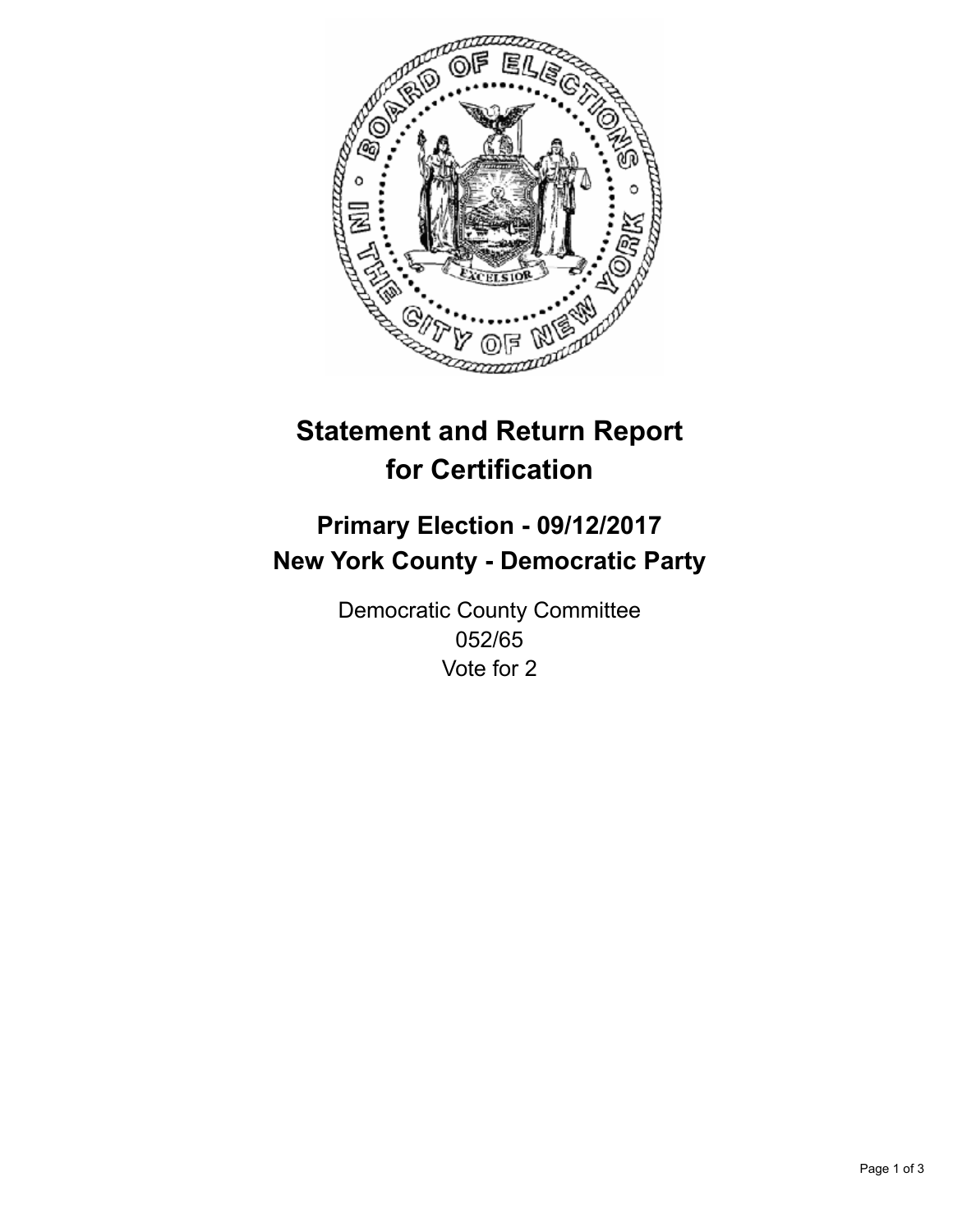

## **Assembly District 65**

| PUBLIC COUNTER                                           | 192 |
|----------------------------------------------------------|-----|
| <b>MANUALLY COUNTED EMERGENCY</b>                        | 0   |
| ABSENTEE / MILITARY                                      | 6   |
| AFFIDAVIT                                                | 2   |
| <b>Total Ballots</b>                                     | 200 |
| Less - Inapplicable Federal/Special Presidential Ballots | 0   |
| <b>Total Applicable Ballots</b>                          | 200 |
| <b>HEATHER COUSENS</b>                                   | 78  |
| <b>LISA ARBISSER</b>                                     | 78  |
| FREDA A. FRIED                                           | 68  |
| DANA LINETT-SILBER                                       | 59  |
| <b>Total Votes</b>                                       | 283 |
| Unrecorded                                               | 117 |